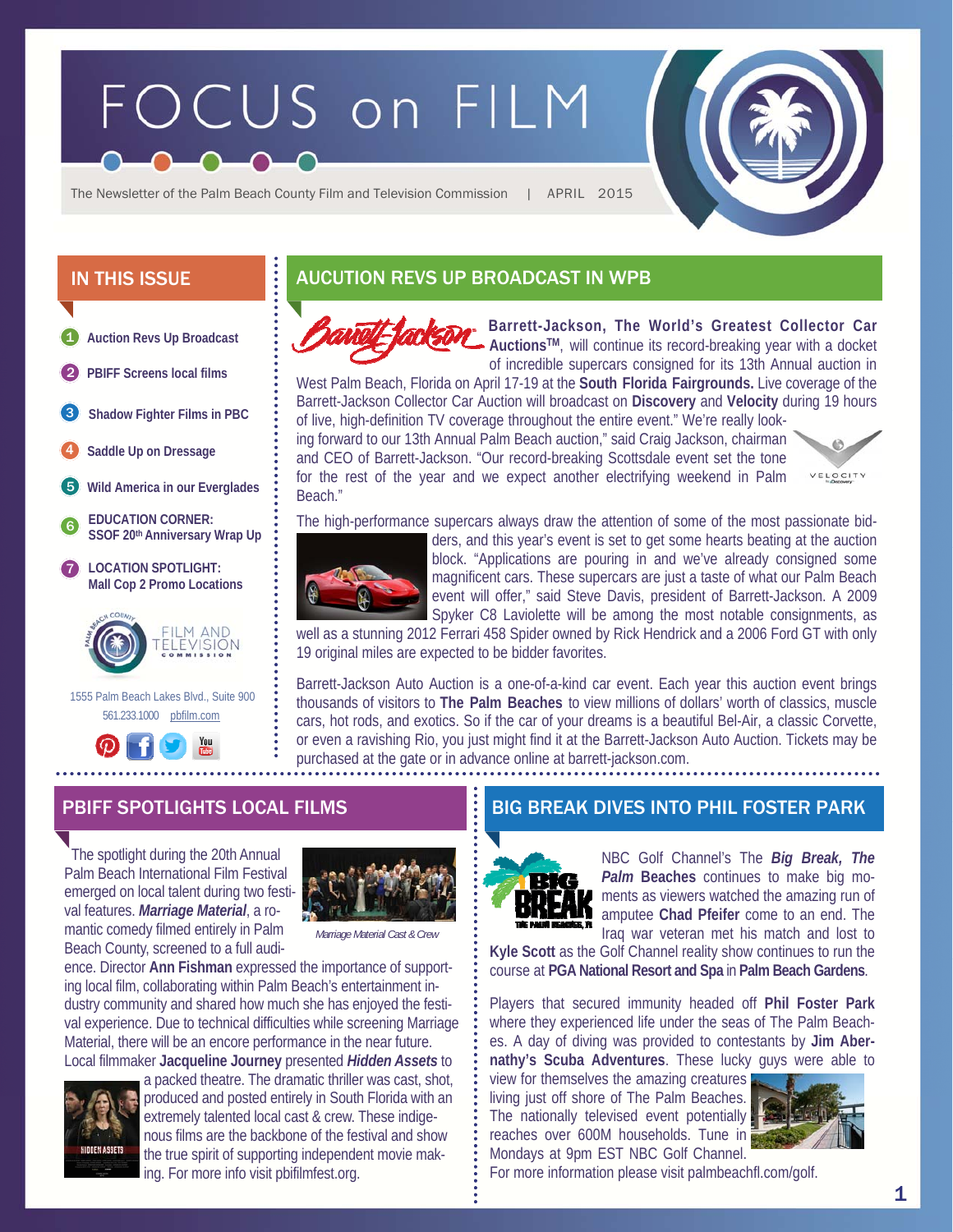

FOCUS ON FILM

## STEVE DARON IS THE SHADOW FIGHTER SADDLE UP ON DRESSAGE IN WELLINGTOI

Local filmmaker Steve Daron will produce and star in a new feature titled *The Shadow Fighter,*  filming throughout The Palm Beaches in April 2015. The inner city fable follows the story of a young man who resists the draw of local thugs to join the drug scene by learning how to fight and defend himself. Befriended by a homeless man that was a former contender, the young man is helped along his quest, and both characters learn



that you never know who from your past will influence your journey.

Steve Daron is looking forward to filming in Palm Beach County, which he describes as authentic and incredibly supportive of his efforts. Steve shared, "I couldn't build sets better than this. You can't beat this city." Steve's talents were on display in *Hidden Assets,* a locally produced feature that premiered at PBIFF on Wed, April 1. *The Shadow Fighter* was created by Steve Daron and cowritten / directed by Alyn Darnay. The film is set to release during the Fall of 2015. For more info visit pbfilm.com.

 Flowing southward for hundreds of miles from its headwaters near Kissimmee to Florida Bay in the Keys, *THE UNSEEN EVER-GLADES: Inside a Legendary Wilderness* will air on WXEL TV on National Earth Day, April 22nd, from 7:00 to 8:00 p.m. The onehour special presentation examines the many aspects of this com-

plex family of ecosystems – its role in the state's history and the challenges it faces today. "We want to give viewers a better understanding of the size, scale and importance of the Everglades for our entire planet," says author and adventurer Charles J. Kropke, who hosts the documentary.



*Charles J. Kropke*

WXEL, PBS for The Palm Beaches, was coproducer and provided oversight for the production. Emmy nominated independent filmmaker Leesa Gordon is the documentary's writer/producer and industry veteran Andy Cope is the man behind the camera. The film's locations shot within PBC included **Loxahatchee**, **Pahokee** and **Belle Glade**. For more info please visit www.WXEL.org or tropicmoonmedia.com.

 **Wellington**, The Equestrian Capital of the World, recently hosted The Adequan<sup>®</sup> Global Dressage Festival Stillpoint Farm FEI Nations Cup CDIO 3\*. The event streamed live and was also on tape-delay television on **Horse &** 



**Country TV**. This event drew national media coverage since it was the only non-championship Nations Cup for dressage in the Western Hemisphere.



**NBC Sports Network** also broadcast the \$500,000 Rolex Grand Prix CSI 5\*. As the most prestigious event from the Winter Equestrian Festival, the broadcast was a great opportunity for fans from all over the country to watch the best equestrian sport in the United

States and for sports fans of all types to become familiar with equestrian athletes from the U.S. and abroad. For more info visit pbiec.coth.com.

#### DOC GOES INSIDE THE EVERGLADES **The STATE OF A STATE ASSESS** TO FLORIDA

**UFC's "The Ultimate Fighter" Season 21** will premiere on **FOX SPORTS 1** on Wednesday, April 22. For the first time in its 10 year history, the show leaves Las Vegas for South Florida and features fights as well as team outings throughout **Boca Raton** and **Delray Beach.** The production team shot primarily at **Jaco Hy-**





**brid Training Center** in **Boca Raton** and visited restaurants such as **Mastino Wood Fired Italian Kitchen & Bar** and **The Grand Tavern** in **Delray Beach**.

The reality competition show is based on the worldwide sport of **Mixed Martial Arts (MMA)** with two rival gyms going headto-head for the title of "The Ultimate Fighter". The cast and crew enjoyed their time in The Palm Beaches. Line Producer Mike Rosen shared, "There are plenty of local vendors and talented crew which greatly contributed to our success. I would welcome the opportunity to return to Palm Beach on any future production." For more info visit ufc.com or foxsports1.com.

#### YIP TV GETS READY TO LAUNCH

Yip TV from **West Palm Beach** is gearing up for a successful launch of their service in coming weeks. The startup is poised to participate in the Internet-enabled revolution of the way TV programs can be delivered to viewers. Yip TV has put together an executive team made up of seasoned professionals who have over 150 years of combined experience in offering iconic web-based consumer services. The privately held company provides low-cost, live and ondemand, personalized television, including domestic and international network channels. Yip sends video content via the public internet to broadband users, bypassing legacy cable systems, YiP then passes that savings directly to the consumer. For more



info visit yiptv.com. 2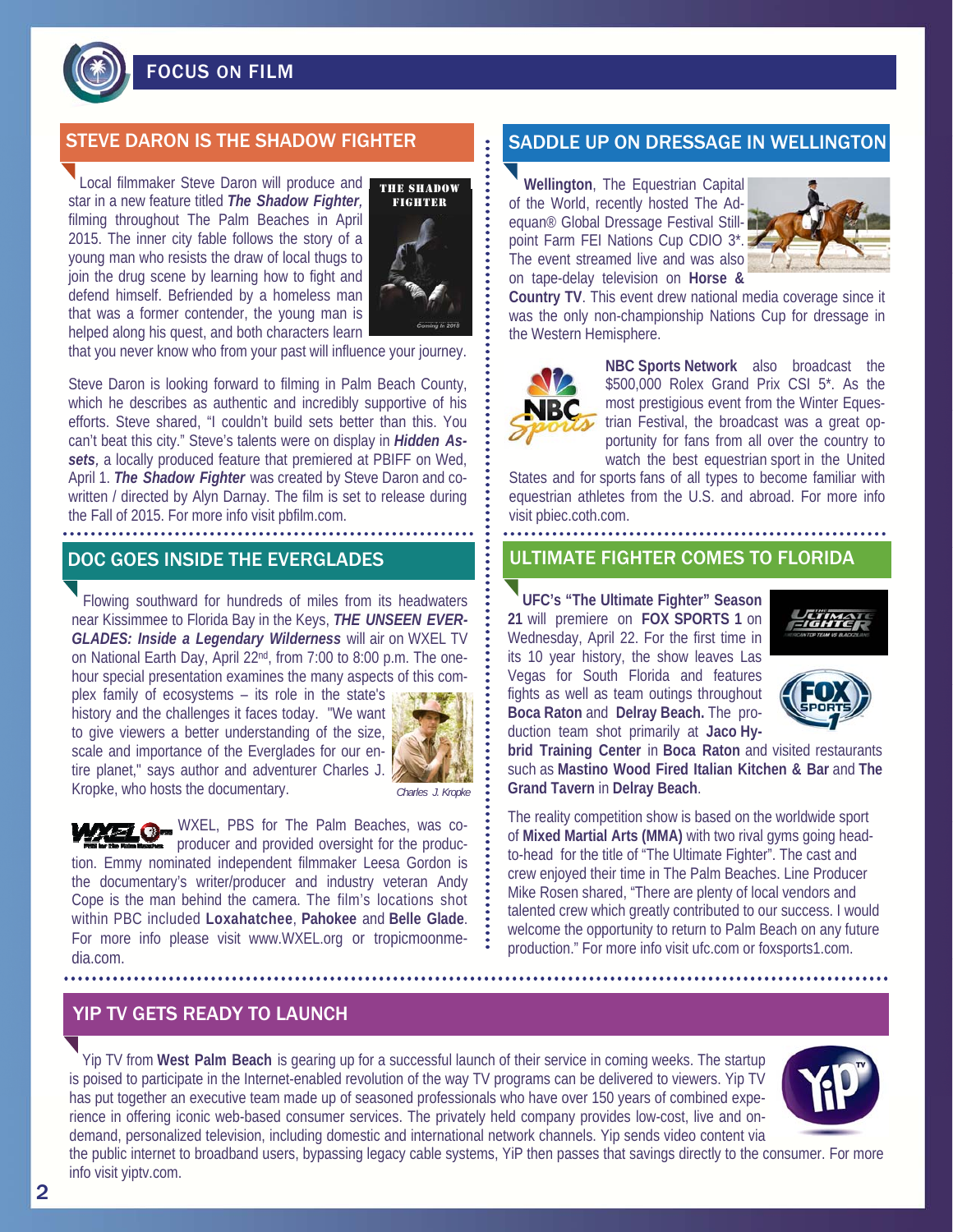FOCUS ON FILM



# DISCOVERY CHANNEL SPOTLIGHTS SPARTAN LEAD LOCAL LEADER WALKS THRU HISTORY

 **The Discovery Channel** recently turned the spotlight on the "Spartan" - a modern, efficient fire hydrant that reduces emergency response time and water theft. **Boynton Beach** commanded the spotlight since they have begun installing the new hydrants under the guidance of Fire Department



Division Chief, Ed Herrmann and Utilities Department Technical Service Manager, Michael Low. Over 120 new hydrants are being installed during current projects throughout the area and the team is enjoying their 15 minutes of fame. Both Herrman and Low were interviewed alongside the inventor of the hydrant, former firefighter George Sigelakis, for the *Daily Planet* show which aired in Canada and is expected to air in The Palm Beaches.

Fire hydrant technology hasn't changed much in the last 100 years, but this new design is quite efficient due to its quick open nozzle cap, optimal water pressure features, stainless steel powder coat and protective shell which not only looks great, serves to limit vandalism. Watch the video at discovery.ca/video?vid=553444.



## WPB VIDEO FOCUSES ON MEDICAL TOURISM

 Gregory Ross's career as a photojournalist, commercial, and fine art photographer during the past 30 years has provided him with a wealth of experience within the photographic disciplines on a national and interna-



tional level. Recently Mr. Ross was asked by the **Paley Institute**  of **St. Mary's Medical Center** in **West Palm Beach** to prepare a video presentation for the Saudi embassy in Washington, DC with the minister of health care for Saudi Arabia.

The video helps explain why patients from all over the world come to West Palm Beach for expert care with Dr. Paley and how their extended stay in **The Palm Beaches** is vital not only to their own health but plays a major role in medical tourism. With the help of local G-Star School of the Arts students, Mr. Ross presented a 10 minute video that was a big success. For more information visit paleyinstitute.org.

African American history still stands in **West Palm Beach** at the **Tabernacle Missionary Baptist Church** and 122 years later it is clear a wealth of passion still exists. The foundation of this historical church remains to be a message of education and community outreach. In fact one local leader, Mami Kis-

ner, continued to make history as she participated with demonstrators of different races and religions from across the world in the historic march from Selma to Montgomery, Ala., 50 years ago. "It was an overwhelming experience, I felt



like I was a part of history being able to share it with civil rights icons who have walked the walked and are still walking," says Mrs.Kisner. Mrs. Kisner plans to share her experience, videos and photos with the community and remind people they can make a difference. For more info visit www.tmbc1893.org.

#### WILD AMERICA IN OUR BACKYARD

 Go deep into the "Heart of the Everglades" with a television documentary by the same name that focuses on the cycle of life within the original Everglades: mating, nesting, hatching, nurturing babies, hunting, surviving, EVERGLADES mystical landscapes, sunrises and sunsets,



exploration, kayaking, and camping. From producer and director, Grace Shafir, this special series plans to change the Everglades image from a swampy, dangerous, mosquito infested place to one of great beauty and wilderness that begs to be visited. Taking viewers on this journey is wildlife photographer Mac Stone, "At our fingertips, we have unfettered access to one of the most diverse ecological hotspots in the country, where a hint of wild America still thrives," Mac shared.



Filming opportunities within Palm Beach County include **Arthur R. Marshall Loxahatchee National Wildlife Preserve in** Boynton Beach, **Loggerhead Marinelife Center** of **Juno Beach**, **Grassy Waters Preserve of** West

Palm Beach and **Wakodahatchee Wetlands** in **Delray Beach.**  For more info visit heartofeverglades.org.

## LOCAL ASPIRING MOVIE MAKE UP ARTIST CONTINUES IN COMPETITION

 The newest graduate of **Palm Beach State College's** Cosmetology program and **G-Star School of the Arts**  alumni, Emily Serpico, has made it through another round of **Syfy's** hit reality show, Face-Off. As the youngest competitor in the series history, the season eight contestant continues to put her best work on display. In episode 8, she fell to the bottom of the pack, but as host McKenzie Westmore warned, "This challenge might







actually be the most daunting in Face-Off history." Tune in Tuesdays on Syfy at 9pm - Syfy is a media destination for imagination-based entertainment and is broadcast to 96 million homes. Syfy is under the NBCUniversal umbrella, one of the world's leading media and entertainment companies. For more info visit syfy.com.